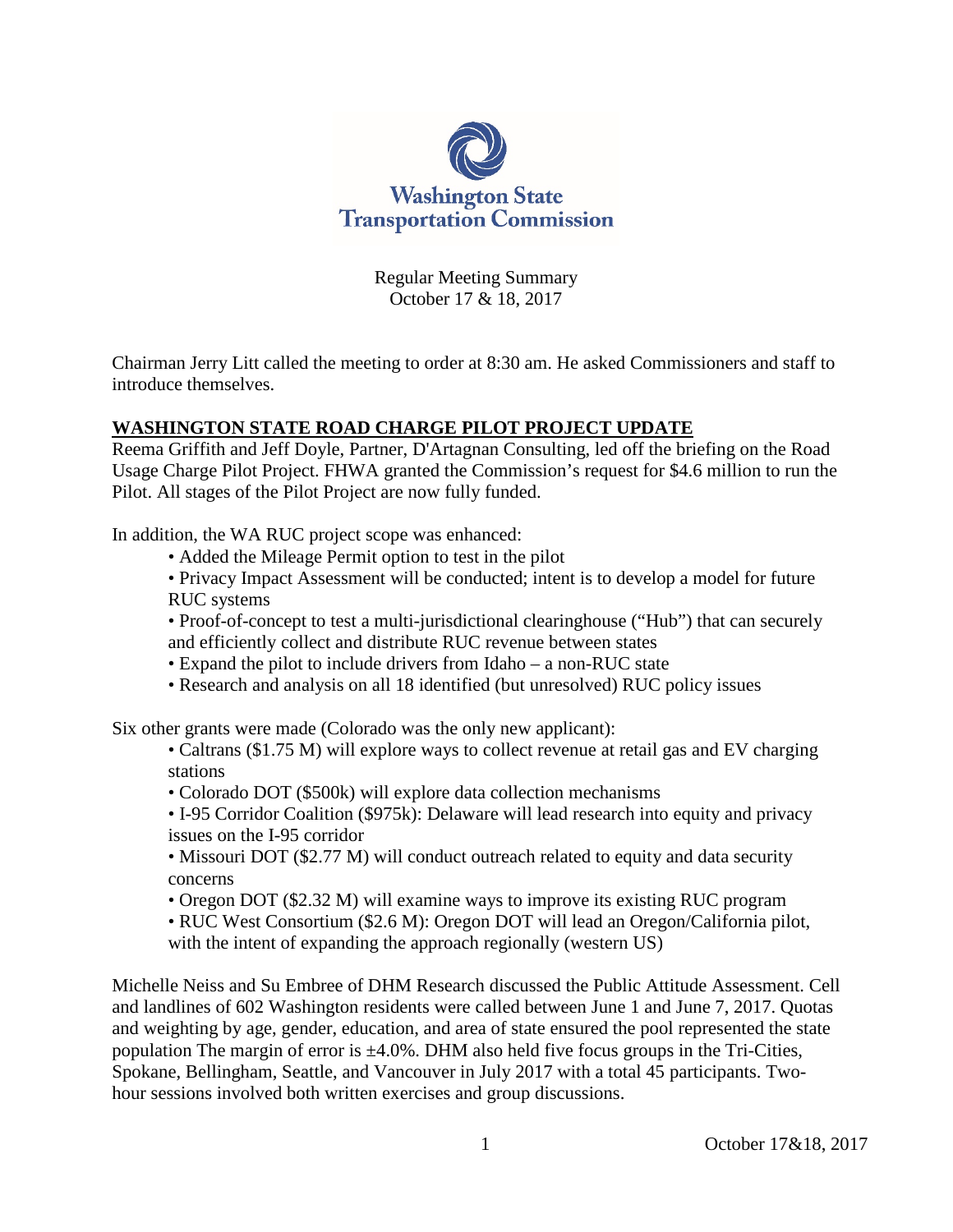Education and transportation are top priorities for Washington residents. The top transportation priorities are:

- Maintain/preserve existing roads, highways, and bridges: 50%
- Invest in public transportation: 22%
- Build new road, highways, and bridges: 15%

Road maintenance is the top priority in focus group discussions. Focus groups also revealed:

- There is low awareness of how Washington transportation is funded.
- Only about one-half of focus group participants listed the gas tax as a funding source.
- Many named "taxes" generally, but not a specific mechanism or level of government.
- Few know the state gas tax rate, or the proportion of funding that comes from the gas tax.
- Few know how much they pay in gas taxes annually.
- Most believe transportation funds are increasing.
- Prompted, four in ten are aware of the current gas tax amount; half say it is too much.
- Half are familiar with the concept of a road usage charge.
- Four in ten Washingtonians believe a road usage charge is less fair than the gas tax.
- Residents are concerned about people paying their fair share and only paying one tax.
- A majority oppose implementing a state road usage charge to fund transportation.

Reactions to Pilot Project

- Focus group participants were positive about the pilot and interested in volunteering.
- Participants estimated that the pilot would take about one hour per month of their time.
- Participants expected to be able to choose their reporting method.

Key Takeaways:

Transportation issues are on the minds of Washington residents.

- Residents identify transportation as a top priority for government to address
- Maintenance of existing roads and bridges is a top priority

This issue will require an ongoing educational campaign.

- Residents are not familiar with how transportation is funded
- About half of residents are familiar with the concept of road usage charging.
- Fairness may be a challenge in communications
	- Address fairness in a simple way
	- Fairness resonates with Washingtonians; too many details complicates communication

Next Steps

- Continue providing information about the pilot, understanding it will be a long-term effort.
- Show residents that their feedback is important to guide decisions will build goodwill.
- Start transportation conversations by addressing the public's values, such as access to the outdoors, time with family, or access to work opportunities.

Ms. Embree said four things are needed to move the discussion: Emotion, priority, understood need, and understanding the outcome.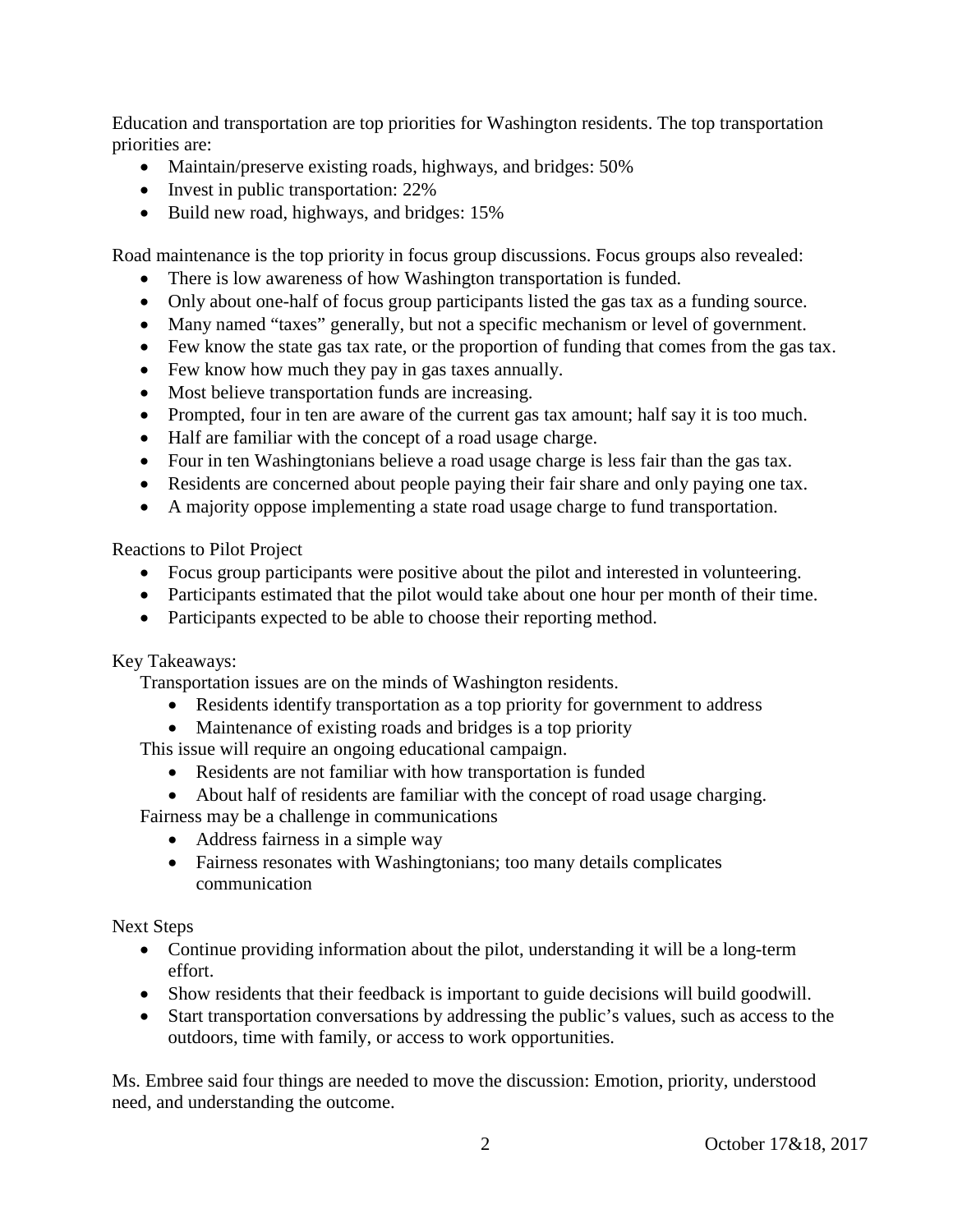Ara Swanson and Alison Peters reported that the primary communications goals are:

- inform and educate
- recruit participants from across the state
- generate broad understanding of the pilot project
- cultivate balanced and accurate media coverage
- assess public opinion before and throughout the pilot

Website Updates

- Aim to gradually add information and details about the pilot and to support recruitment
- September updates include a new sign-up page, updated FAQ and recruitment video

Earned media has been successful. In mid-August, we reached out to key reporters and publications at traditional newspapers throughout the state. From August through early October, 40 stories were published (print, online radio, TV).

Since early October, 65% of potential RUC Pilot participants completed a five-minute demographic survey. The initial demographic survey results reveal shortfalls in the following groups: women, minorities, low-income, outside of Puget Sound.

Communications and Recruitment Next Steps

- Continue analyzing results from communications activities and demographic survey to inform future strategies.
- Target media in key geographic regions to help recruit additional volunteers
- Broaden advertising campaign to other online sources and specific publications
- Publish Spanish-language web page, fact sheet and launch Spanish language advertisements

#### STATUS OF TECHNICAL DESIGN & SETUP

Completed or nearing completion:

- Technical specifications and test plans
- Setup of service providers, reporting systems, accounting systems, etc.
- Design and programming of smartphone application
- Designing the multijurisdictional RUC clearinghouse function (Hub)

To be completed by mid-November:

- Help desk and participant support
- Partnerships with DOL agents/subagents to provide in-person odometer verification
- Finalize the evaluation plan
- System testing

Scheduled for later (after January 1):

- Organizational design (potential roles for government, private sector in a future RUC system)
- Testing and launch of financial interoperability testing with OReGO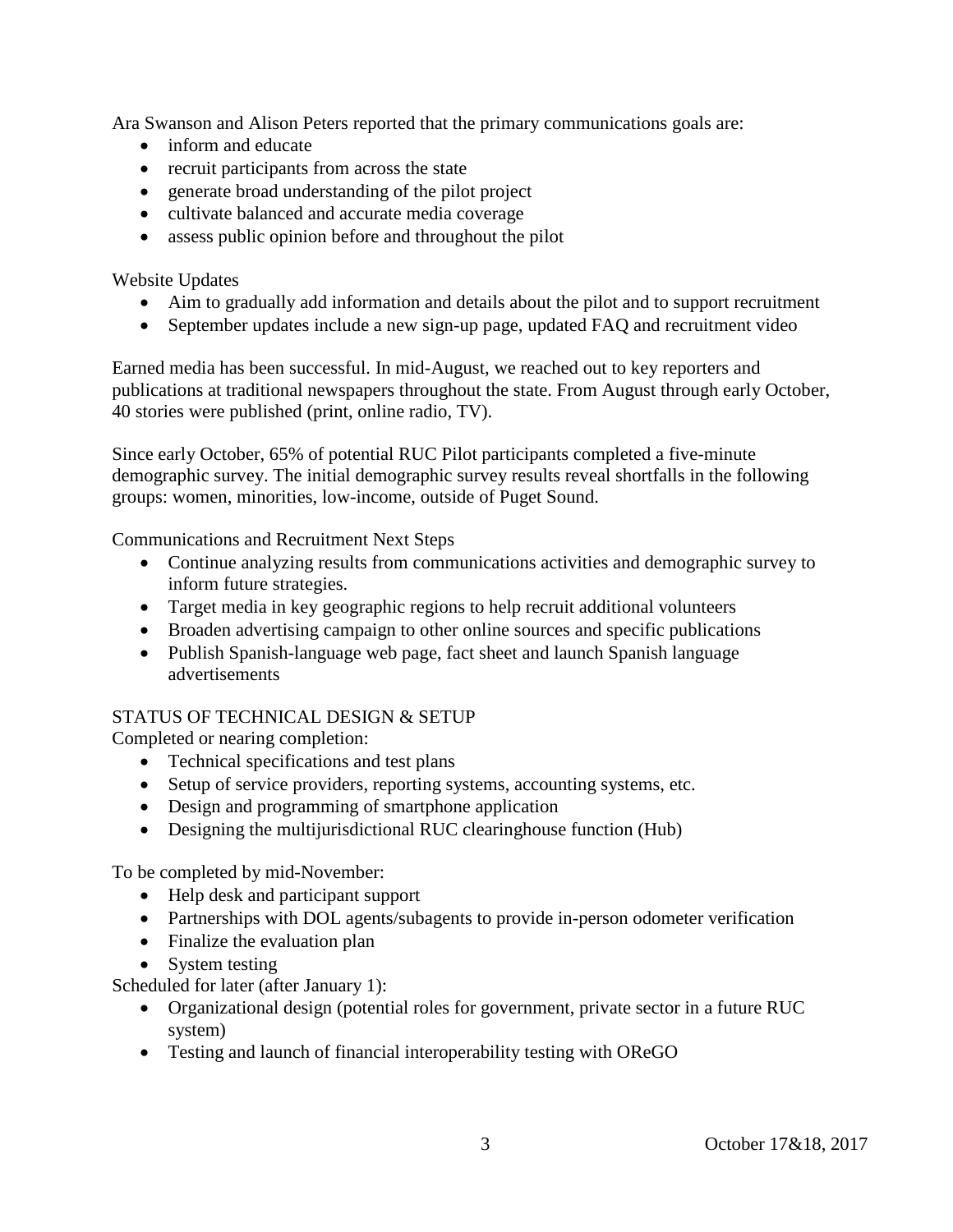The goal is to provide enough information for people to make a realistic assessment of their interest in a 12-month research project

Mileage Permit

- Participant pays for 1,000, 5,000, or 10,000 miles in advance
- Odometer reading by participant phone or by subagent
- Requires odometer image at signup, every quarter, and each time a new permit is purchased
- Receipt provided with every purchase; Invoice provided every quarter
- All miles charged

Odometer Charge

- Participant pays for miles traveled at the end of each quarter
- Odometer reading by participant phone or by subagent
- Requires odometer image at signup and every quarter
- Invoice provided every quarter
- All miles charged

Automated Distance Charge: Mileage Reporting Device with No Location Data

- Participant pays for miles traveled at the end of each month
- Odometer reporting by OBDII device
- Invoice provided every month
- All miles charged
- Non-location-based value-added services available

Automated Distance Charge: Mileage Reporting Device with Location Data

- Participant pays for miles traveled at the end of each month
- Odometer reporting by OBDII device
- Invoice provided every month
- Only miles on public roads in WA, ID, BC, OR will be charged
- Many value-added services available

Automated Distance Charge: Smartphone with Location Data

- Participant pays for miles traveled at the end of each month
- Odometer reporting by smartphone; mileage estimated if no odometer image provided each month
- Invoice provided every month
- All miles in WA, ID, BC, OR charged

RUC Participant Management

- Database for participant personal and vehicle data
- Stores participant data (name, address, phone) and vehicle data (VIN, license plate)
- Available to Account Managers and to Pilot Customer Service
- Secure personally identifiable information (PII) storage
- Allows for pilot-wide Single Sign On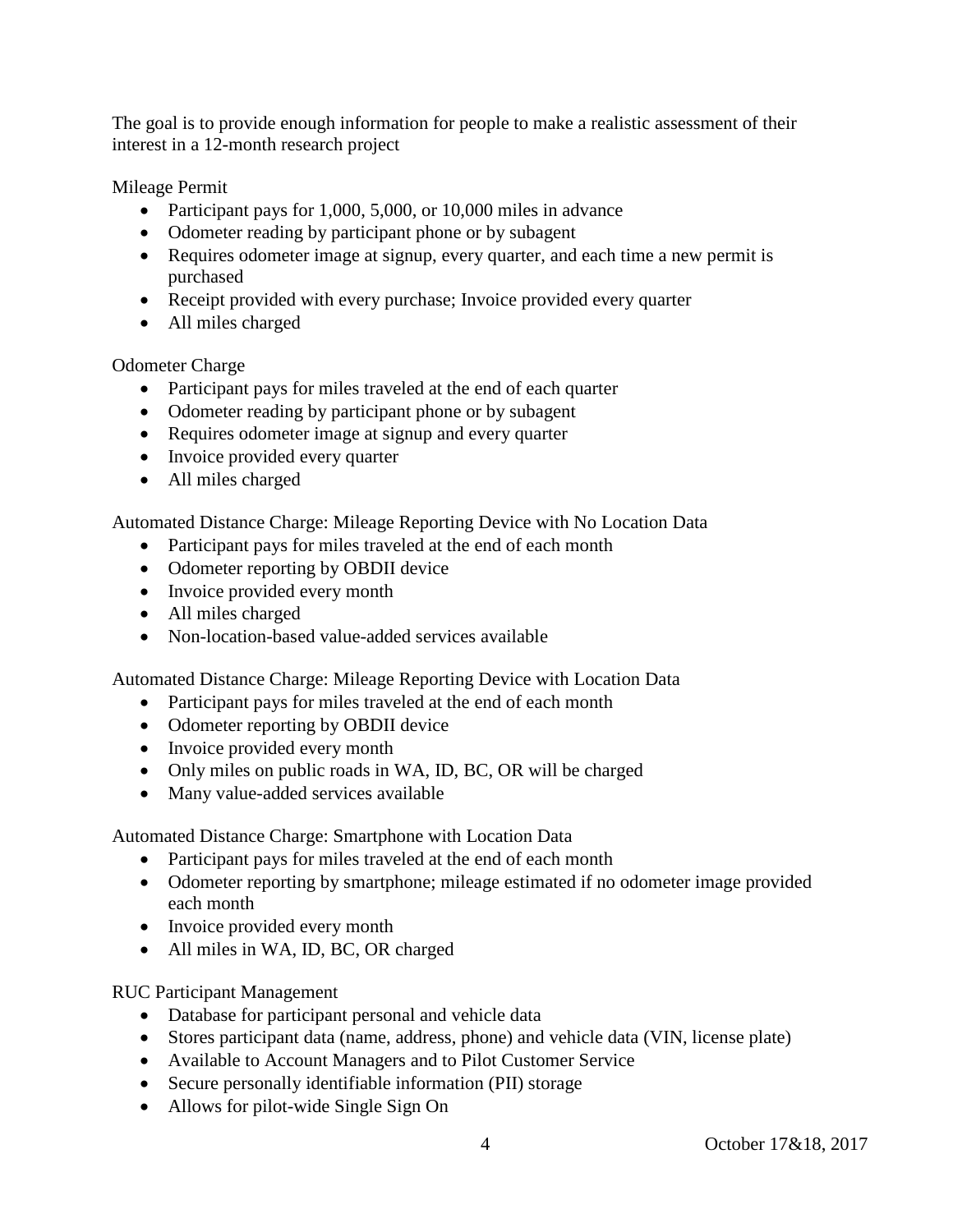RUC Accounting (RUCA)

- Database containing monthly pilot travel reports with PII
- Simulates State/Provincial RUC oversight agencies for Washington, Idaho, and British Columbia
- Data shared only with state for which participant is registered
- Verify compliance of all participants
- Secure PII storage

Interoperability Hub

- Database containing monthly pilot travel reports without PII
- Supports quarterly monetary reconciliation between states
- Summary level data shared with all participating states
- Secure storage, but no PII

#### **Providers**

EMOVIS

- Experience as Account Manager for OReGo
- Supports Mileage Permit, Odometer Charge, and Mileage Reporting Device with Location Data
- Supports interface to DOL subagents
- Uses a commercially available mileage reporting device from Automatic IMS
- Experience as Account Manager for OReGo and in California Road Use Charge Pilot
- Supports all operational concepts (no interface to DOL subagents)
- Provider of their own Mileage Reporting Device

# **VEHCON**

- App (MVerity) and System developer
- Experience in California RCPP
- Provides RPM, Interoperability Hub, RUCA, MVerity on Demand (process for verifying odometer readings)

# Project Partners

Mr. Doyle says the most enthusiastic partner may be the Seattle Electric Vehicle Association

Oregon's Or*e*go Program

- Oregon DOT seeks a formal MOU between their program and the WA RUC pilot. The MOU has been reviewed and signed by WSTC and is under review by OReGO program staff. The primary challenge: how to ensure Oregon laws and policies are followed in the transfer of mileage data and tax collections for the WA pilot test.
- OReGO is leading the effort to establish a western state RUC system.
- Oregon has enacted a law allowing EVs to pay RUC instead of a flat annual fee.

City of Surrey

• Approximately 200 drivers selected by the City of Surrey will be offered one RUC reporting method to test (the automated distance charge).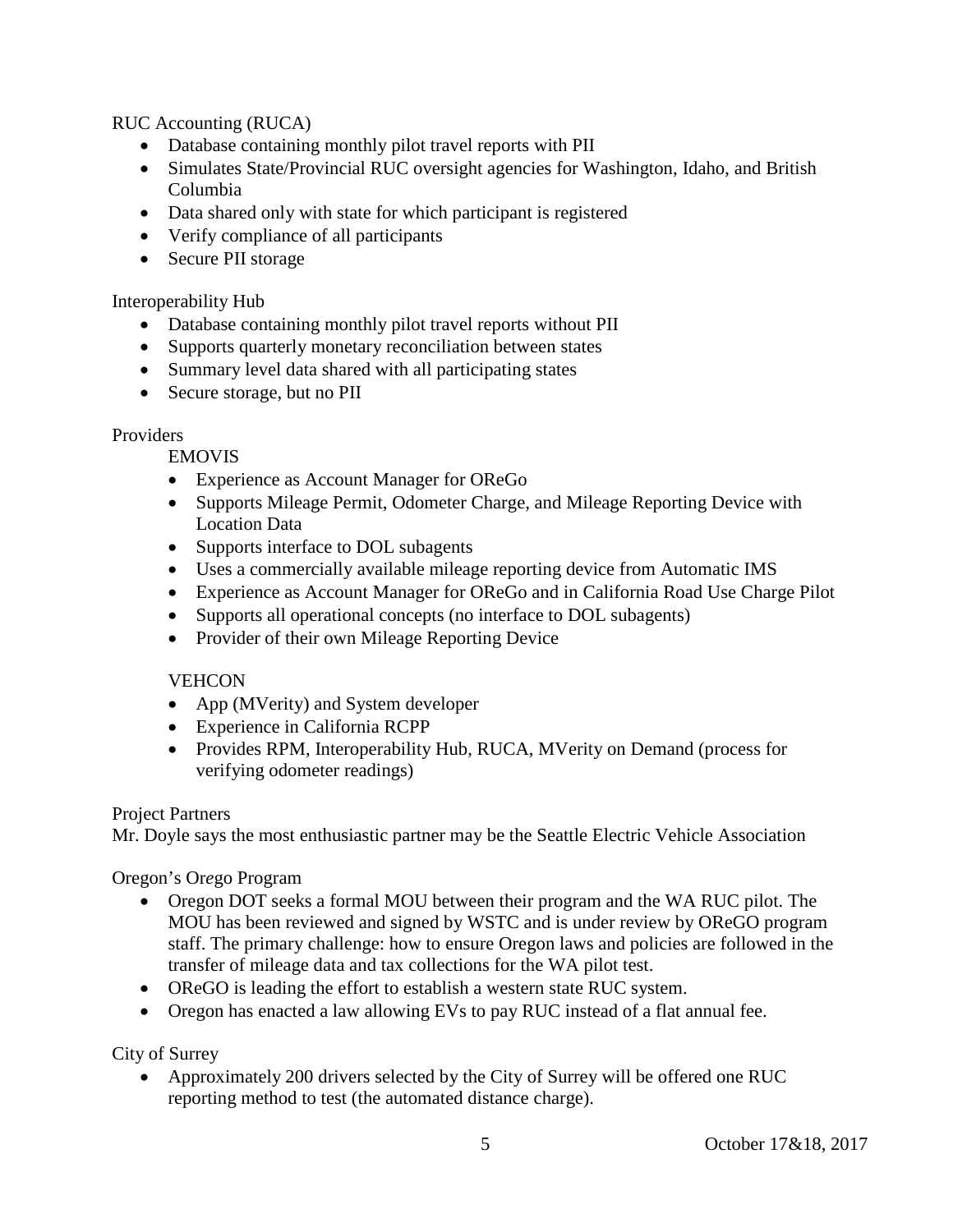- Special section of WA RUC website will support Surrey drivers participating in the pilot.
- "Pitch packet" will be provided to Surrey to inform potential volunteers.
- City of Surrey is one of several participants in the greater Vancouver region's Mobility Pricing Independent Commission initiative.

#### Idaho

- Idaho Department of Transportation will recruit about 50 drivers from along the ID-WA border to participate in the Pilot.
- Special web page and packet of information will be provided to support the Idaho drivers.
- Idaho drivers will have all mileage reporting options available to them, except in-person support for odometer readings (no licensing subagents in Idaho to support this).

# Pilot Project Evaluation Plan

Guiding principles and purpose were established by RUC Steering Committee. The purpose is:

- A means of addressing outstanding policy, public acceptance, and technical questions and issues in a rigorous manner.
- Pilot operations will generate data, experiences, and opinions, the key will be to extract that information and make it useful.

Evaluation Methods

- 1. Participant Surveys at beginning, midpoint, and end
- 1a. Participant Pop Quizzes -- 1-2 quick online questions voluntary participation 2. Participant Focus Groups to learn about participant experiences and perceptions in more detail, and to measure changes in understanding over time
- 3. Pilot Data Analysis
- 4. Agency Interviews
	- To learn about accountability, interoperability, and cooperation issues
	- Help evaluate responsibility and oversight questions
- 5. Participant Case Studies
- 6. Scofflaw Test Examination of the pilot design to identify ways to evade RUC
- 7. Fuel Purchase Log Analysis
	- Fuel purchase analysis based on pilot participant-provided information
	- Who: Select group of participants who live near Oregon border
	- Purpose: To study "fuel tax arbitrage" (when residents near a border purchase fuel on one side and mostly drive on the other)

8. Policymaker Interviews Commissioners and elected officials at state and local levels who participated in the pilot

9. Steering Committee Facilitated Discussion to gather feedback from members on their perceptions of the pilot experience and discuss policy questions

# Evaluation Plan Next Steps

- Present DRAFT Evaluation Plan to the Steering Committee at November meeting
- Review and discussion
- Issue FINAL Evaluation Plan before December 31, 2017
- Some items may be scaled according to available budget
- Begin evaluation tasks in early 2018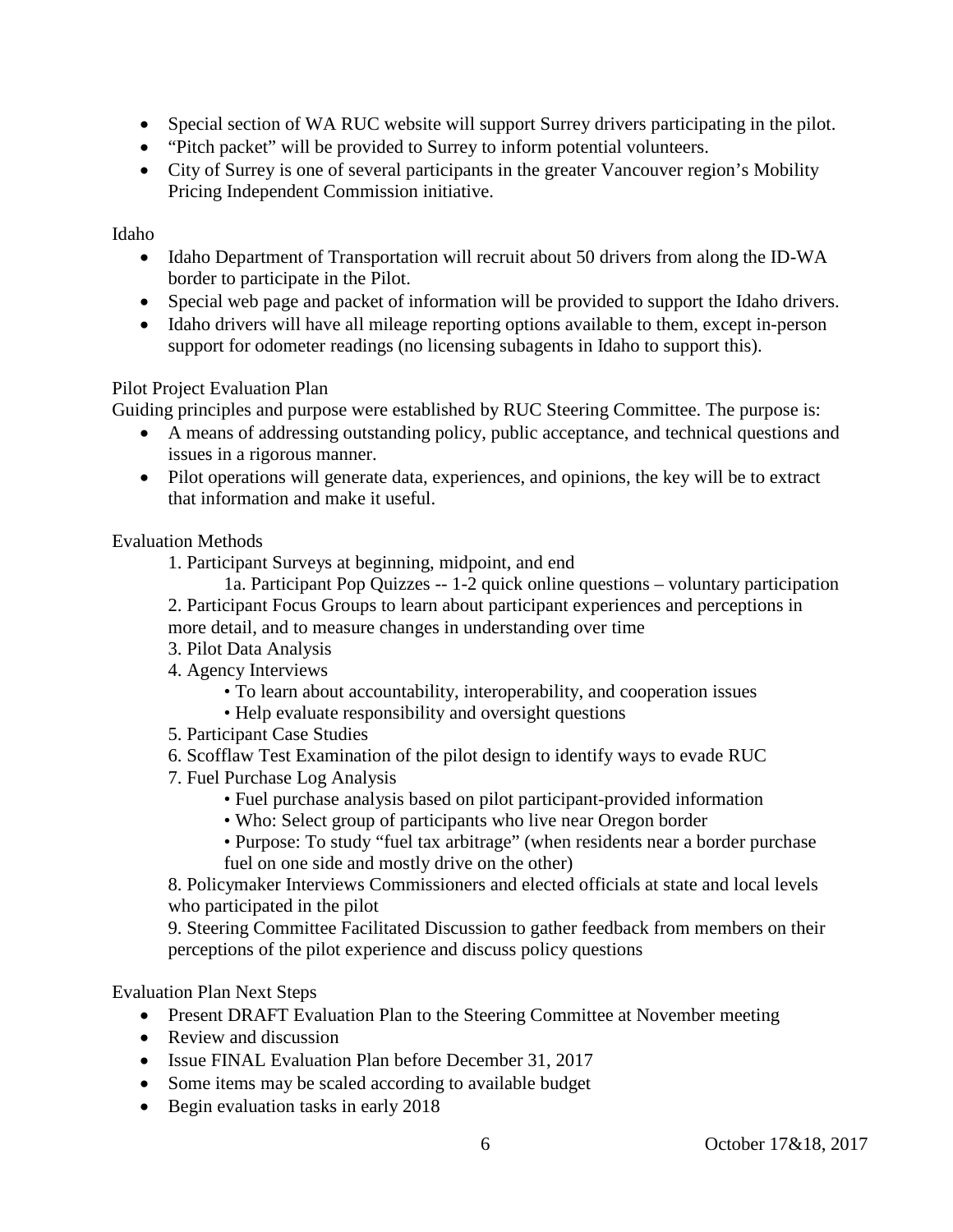Key Project Milestones, September – December 2017

- $\checkmark$  Decision by FHWA on Round 2 STSFA Grant Funding (funds pilot, evaluation and reporting)
- $\checkmark$  Web site refresh goes live
- $\checkmark$  Launch participant recruitment activities
- Provide active assistance to British Columbia and Idaho participants
- Testing of all devices, account services and customer interface/support

• Establish partnerships with DOL agents/subagents located near participants that choose inperson odometer validation method

#### **[Washington State Road Usage Charge Pilot Project Update](http://www.wstc.wa.gov/Meetings/AgendasMinutes/agendas/2017/October17/documents/2017_1017_BP2_RUCPilotProject.pdf)**

**Action:** None **Follow-Up:** None at this time

#### **PUBLIC COMMENT**

- 1. Paul W. Locke said that his taxes exceed his expenditures. It is necessary to reduce the cost of government. Automate the light rail system; savings would be tremendous.
- 2. Will Knedlik expressed his condolences for the loss of Dan O'Neal. With the passage of Aubrey Davis, Dick Ford, and Dan O'Neal, the state has lost transportation leadership. Mr. Knedlik emphasized the importance of clarity and transparency in developing the RUC program. He distributed the state's first tolling legislation enacted in 1854.
- 3. Dan Anders disagrees with the RUC. He predicts there will be a gas tax and a road usage charge. He suggested tying the maintenance program to the construction program, so that there is money to maintain the system. He is retired and drives more now than ever. There are too many RUC collection options.
- 4. Raylene Scott from the Libertarian Committee of Lewis County was concerned about the amount of time spent on how to persuade people about an idea than what the idea is. We need to do more with the money that we have. The gas tax is second highest in the country, but the roads are rated  $30<sup>th</sup>$  in the country.

Larger vehicles will be paying the same amount as small vehicles that do little damage. The overhead of the RUC is very high and there is more work to maintain it. This is another example of government getting bigger.

- 5. Richard Russell, Olympia, gets about 41 mpg. RUC would subsidize the bigger cars that damage the roads more. It's not fair to charge for travel on forest service roads.
- 6. Bill Phillips, a resident of Mason County, is representing 16 other voters. The current system is a "stealth tax." People are not aware of it, this system will create revolt and will reduce privacy. How will the state punish those who cannot pay or cheat? Progressives see this as a giant gift to big business. This will result in a massive shift of wealth. Raise the tax on the polluters. Add a weight modifier to RUC or to licensing fees.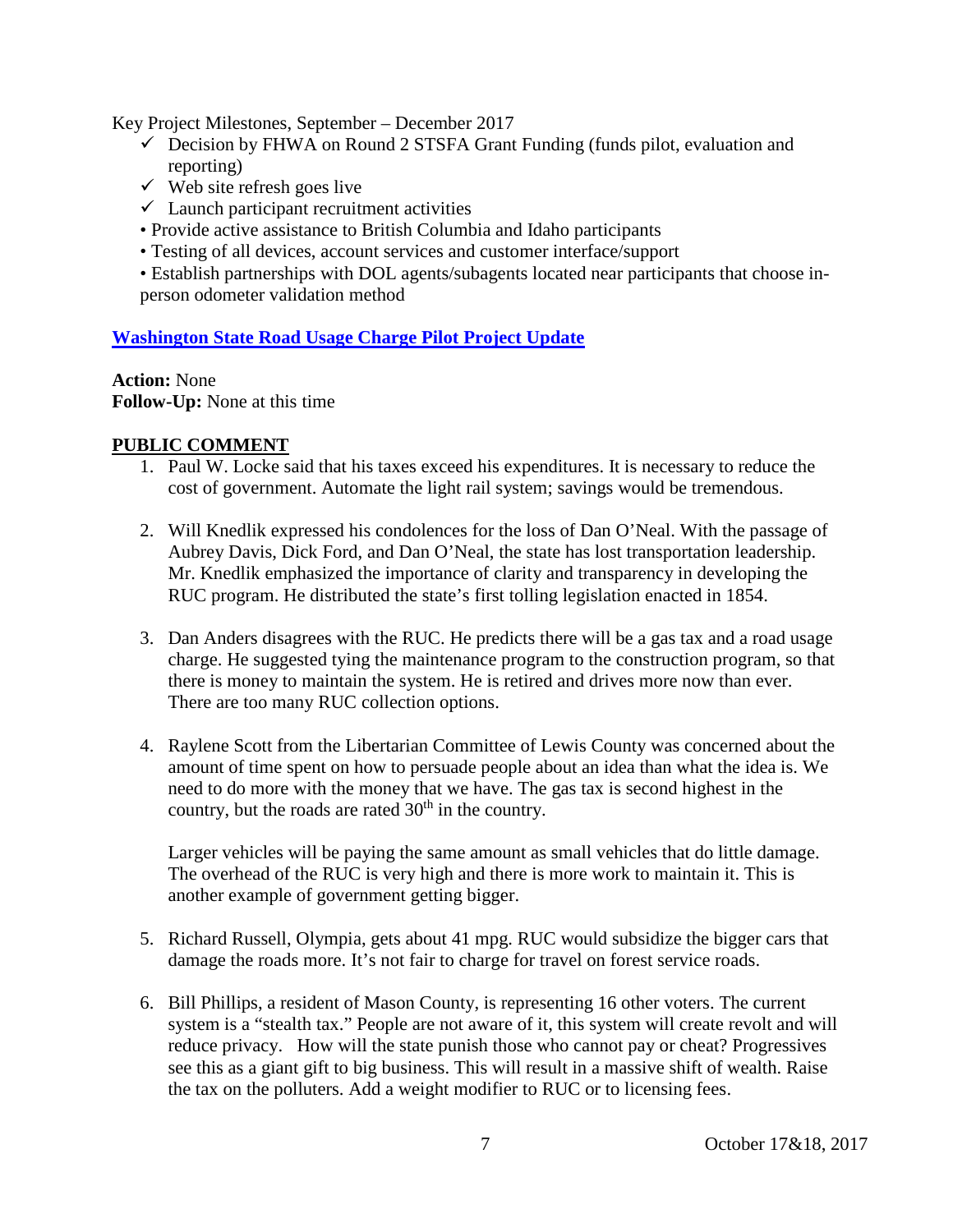7. Adrian Wright, a citizen of Olympia, expressed his distaste that the media have said that the RUC is going to happen and that the reality is that this is a pilot project to learn more.

# **COMMISSION BUSINESS**

- *Commissioner Young moved approval of the September 19, 2017 Meeting Summary. Commissioner Serebrin seconded the motion and the meeting summary was approved.*
- *Commissioner Young moved approval of the July 26, 2017 Ferry Fare Rate Setting Hearing Meeting Summary. Commissioner Serebrin seconded the motion and the meeting summary was approved.*

# **RESILIENT WASHINGTON REPORT**

The Resilient Washington Subcabinet has assessed the state's resiliency to earthquakes and tsunamis. The Emergency Management Division of the Washington Military Department has worked with WSDOT and other agencies to identify gaps, prioritize actions, and estimate implementation costs.

Cascadia Subduction Zone (CSZ) is a National Issue. Cascadia Rising, a joint federal, state, and local exercise was conducted June 7 – 10, 2016. Focus areas included:

- Operational Coordination
- Operational Communication
- Situational Awareness
- Mass Care
- Public Health and Medical Services
- Critical Transportation

Strategic Observations of the June 2016 Exercise:

- Time is of the essence
	- o Massive National/International response required
	- o Needs and immediacy are overwhelming
- Detailed Planning is imperative
- Transportation infrastructure is the lynchpin of successful response
- Effective, survivable communication is essential
- Public preparedness is crucial

The focus going forward will emphasize:

- Response Planning
	- o Mass Care and Sheltering
	- o Public Health and Medical
	- o Transportation
	- o Communications
	- o Energy
- Mitigation Planning focused on building resiliency in our critical infrastructure, especially transportation, communications, energy
- Family and personal preparedness
- Recovery Planning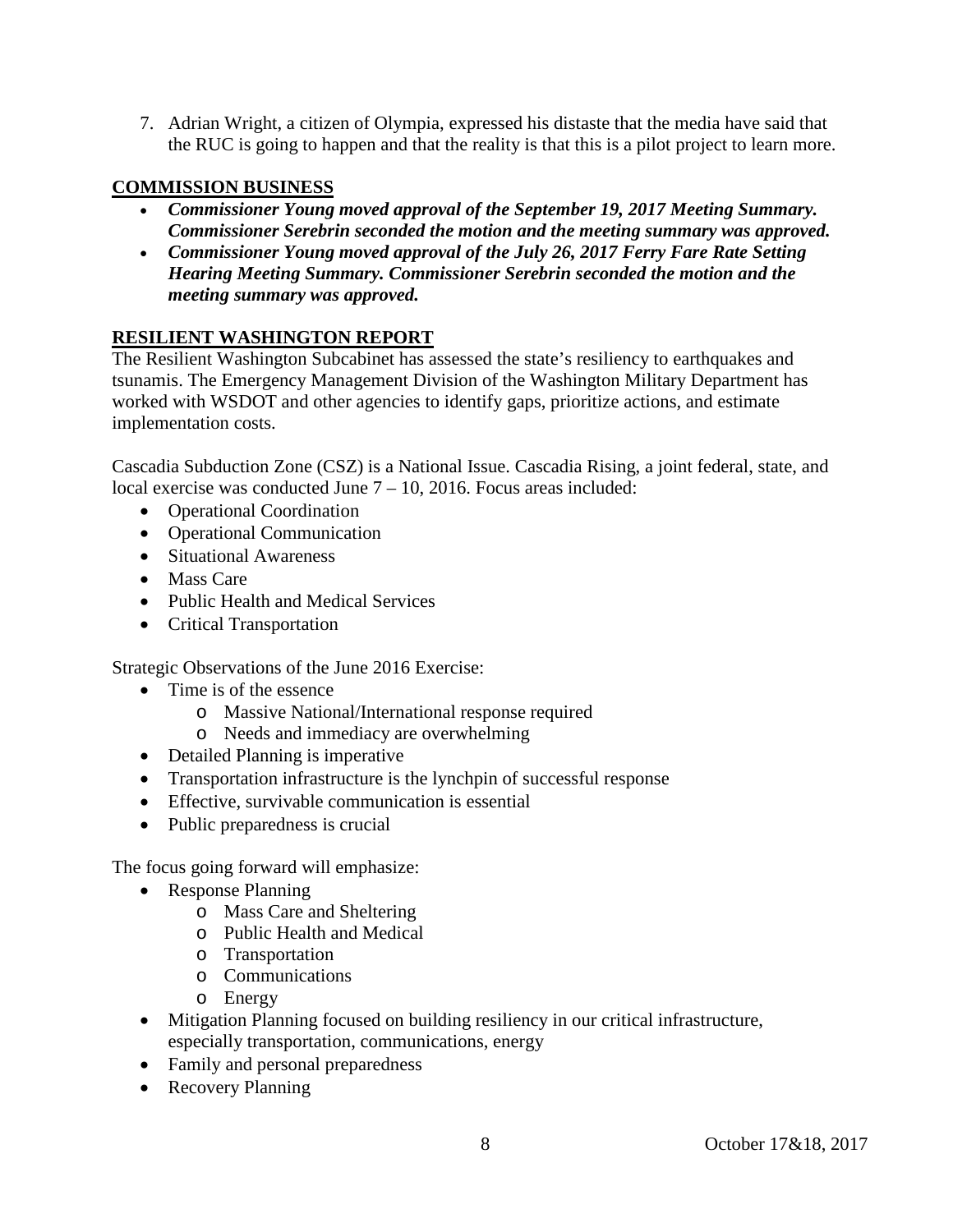Key Planning Concepts

- Pre-identify resource needs and develop plans to deliver the required commodities where and when needed
- Timeline  $-3$  to 4 years to accomplish baseline plans and exercise the plans in 2021

The Regional Resiliency Assessment Program (RRAP) is a cooperative assessment of specific critical infrastructure within a designated geographic area and a regional analysis of the surrounding infrastructure to address a range of infrastructure resilience issues that could have regionally and nationally significant consequences.

**Objective 1:** Analyze and identify priority multi-modal transport routes and facilities that would likely be utilized in CSZ response and determine capacity of existing, most-viable routes

- Connectivity between Incident Support Bases (ISBs) and regional Federal Staging Areas (FSAs) and grocery Distribution Center (DC) cluster
- Connectivity between seaports and regional FSAs and DC cluster
- Corridor and route focus; no facility-level focus at this phase
- Physical viability of routes, not what goods on which routes

**Objective 2:** Identify and prioritize transportation routes and facilities for potential investments of hardening, retrofitting, and mitigation measures

- Focus on priority route hazard vulnerabilities (e.g., liquefaction, landslide, seismic forces, tsunami) to corridors
- System-level analysis of infrastructure physical impacts
- Assess potential infrastructure system viability post-disaster; prioritization of corridors and facilities to mitigate damage to systems most valuable to response operations

Governor Inslee created the Resilient Washington Subcabinet to report on the following:

•What has been done

- •What is currently being done
- •What needs to be done
- •Funding shortfalls

Keith Metcalf added that the Cascadia Rising exercise shows how much is needed to be done. The lifeline is not complete.

#### [Cascadia Rising](http://www.wstc.wa.gov/documents/1017_BP6_CascadiaRising.pdf)

**Action:** None **Follow-Up:** None at this time

# **I-5 AUTONOMOUS VEHICLE CORRIDOR**

The ACES Northwest Network is working to advance Automated, Connected, Electric, and Shared vehicle technologies in the Puget Sound region. Bruce Agnew, of the Cascadia Center and Scott Kuznicki, Transpo Group, collaborated with Madrona Venture Group to propose a plan to accommodate autonomous vehicles on I-5.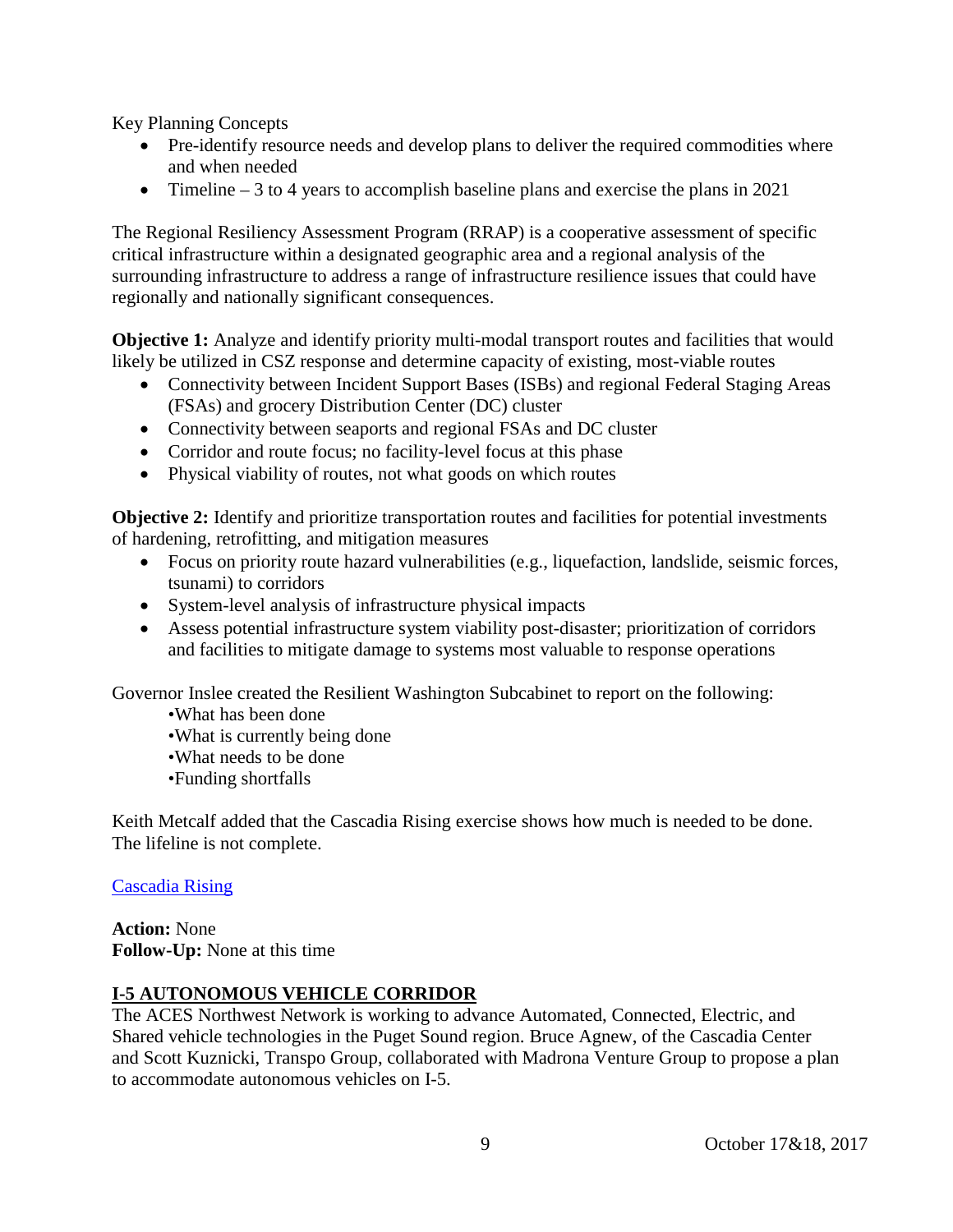Autonomous vehicles (AVs) need good roads and technology infrastructure:

- Pavement markings and delineation
- Smooth, clear pavement
- Traffic signing that is uniform and properly placed
- Active mapping systems
- Low-latency communications systems

ACES Northwest Network proposes to incrementally transform I-5 by allowing AVs in the HOV lane now, and gradually increasing roadway capacity for AVs, so that I-5 is AV-only by 2040:

- Maximize utility of HOV network while extending and improving it
- Ensure capacity expansion serves only efficient and environmentally-responsible technologies
- Coordinate with other needs on I-5, including capacity and seismic retrofits
- Transform corridor for the movement of people and goods

# [Aces Northwest Network](http://www.wstc.wa.gov/Meetings/AgendasMinutes/agendas/2017/October17/documents/2017_1017_BP7_AcesNorthwestNetwork.pdf)

**Action:** None **Follow-Up:** None at this time

# **PUGET SOUND TRANSIT AGENCIES AND TOLLING**

Transit is exempt from paying tolls on tolled facilities in Washington, except on the Tacoma Narrows Bridge. Transit supports regional mobility because as the region grows, it becomes more difficult to build our way out of congestion:

- 1 million more people and 850,000 more jobs by 2040
- Enhancing transit service reduces roadway congestion and increases corridor capacity
- Reliable and frequent transit supports economic development
- If transit was no longer available, about 55% of transit riders would either drive alone, carpool or use a ride hailing service

As demographic shifts increase the suburbanization of poverty, people are being pushed out of the densest urban areas and transit provides a low-cost alternative to using a toll facility.

# **Pierce Transit Vanpool Program**

Vanpool fleet and ridership: 366 vans; 828,000 boardings; 2,400 customers Vanpools Accessing the Tacoma Narrows Bridge: 80

The Puget Sound Naval Shipyard/Naval Undersea Warfare Center/Sub Base Bangor (277 customers/33 vans) is a major vanpool anchor west of Tacoma Narrows Bridge. Other major employment anchors are Boeing (752), City of Tacoma (290), US Army (146), and Costco (82).

# **Pierce Transit & Tolling**

Transit is exempt on all toll facilities *except* the Tacoma Narrows Bridge (TNB). Pierce Transit has spent \$132,000 on tolls related to the Tacoma Narrows Bridge thus far in 2017:

 $\circ$  1  $\frac{1}{2}$  weeks administrative staff time for managing tolling accounts

○ Excludes time spent on maintaining and replacing toll transponders as rolling stock circulates through operations

○ Excludes cost to vanpools; groups reimburse Pierce Transit for TNB tolling expenses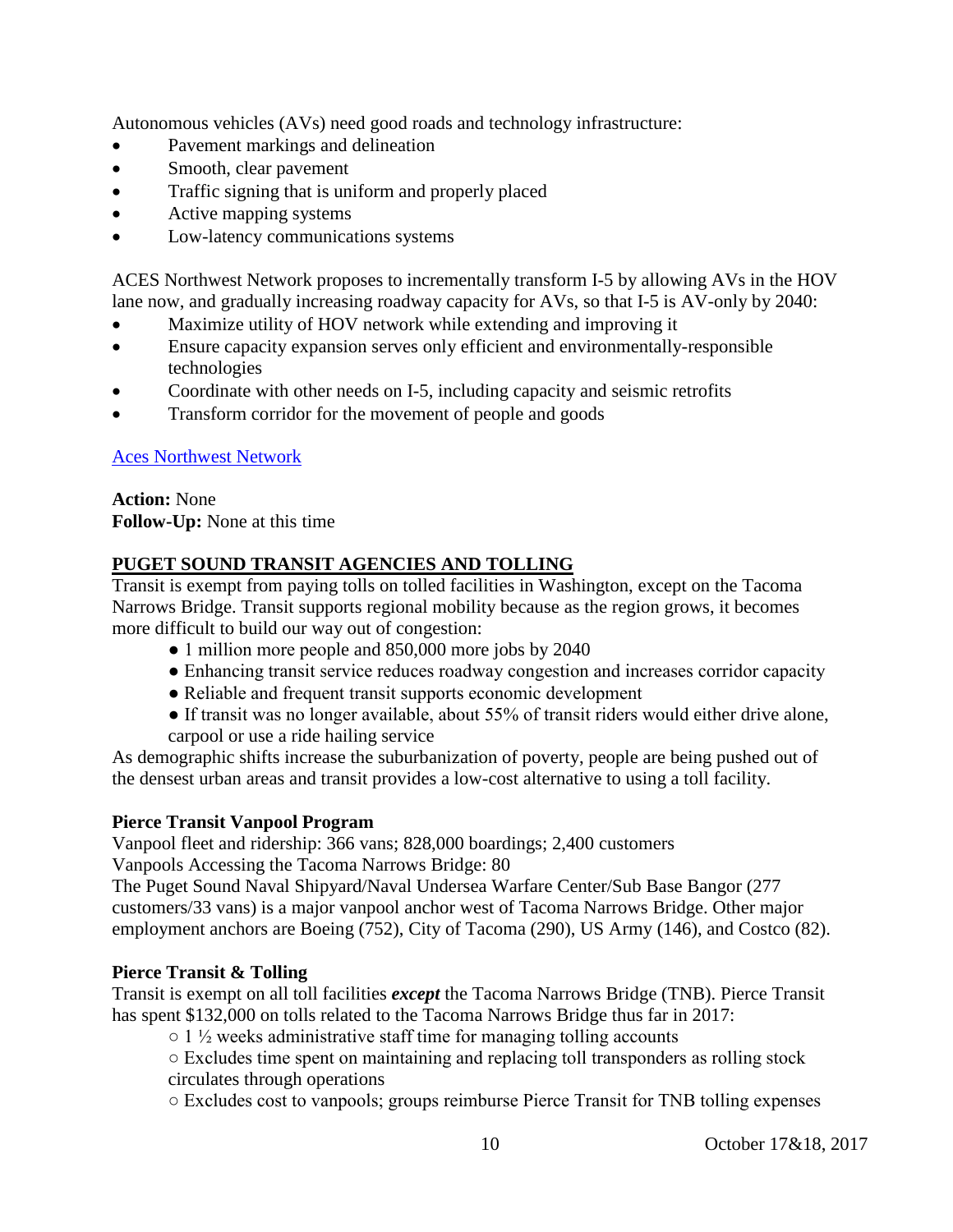#### **Pierce Transit Opportunity/ Tolling Parity**

1. Gain toll-exempt status for Pierce Transit buses, maintenance vehicles and vanpools on the TNB.

2. Provide incentive to support WSDOT and Pierce Transit vanpool expansion goals while rewarding good will of existing vanpool community.

#### **Sound Transit**

Bus Rapid Transit:

- ST3 funding of nearly \$1 billion in the corridor, beginning 2018
- Builds upon state investments from Renton to Bellevue
- Relies on ETL north of Bellevue and the 2024 completion of Renton to Bellevue work
- Planning true BRT that needs 45 mph speeds 90% of the time or better

Transit helps offset impacts of congestion and increases person movement in congested corridors:

○ Continue to exempt transit from tolls, and on any future tolled facilities

○ Allow toll revenues to be used for transit operations

#### **King County Metro**

Tolled facilities with HOV lanes can help maintain speed and move more people:

• Enforce the adopted HOV lane performance standards by maintaining an average speed of 45 mph or greater at least 90% of the time during the morning and afternoon peak hours.

 $\bullet$  Increase carpool occupancy requirements in congested HOV corridors from 2+ to 3+ during peak periods in order to maintain the 45 mph HOV lane performance standard

- Continue to exempt transit from tolls, and on any future tolled facilities
- Allow toll revenues to be used for transit operations

Systemwide, King County Metro carries about 400,000 riders a day, with 42% of Metro's bus trips occurring during the peak period.

| $\bullet$ | <b>Facility</b>           | <b>Avg Daily Bus Trips</b> | <b>Avg Daily Passenger Loads</b> |
|-----------|---------------------------|----------------------------|----------------------------------|
| 52        | Spring 2010 (pre-tolling) | 599                        | 15,048                           |
| SR<br>    | Spring 2017 (current)     | $29\%$ $\triangle$<br>773  | 55%▲<br>23,387                   |

| မာ<br>$\mathbf{a}$ | <b>Facility</b>       | <b>Avg Daily Bus Trips</b> | <b>Avg Daily Passenger Loads</b> |
|--------------------|-----------------------|----------------------------|----------------------------------|
|                    | Spring 2015 (pre-ETL) |                            | 2,645                            |
|                    | Spring 2017 (current) | 15%∧                       | 11%A<br>2,945                    |

# **Community Transit**

Community Transit (CT) operates on I-405 and SR 520. Toll exemptions save CT \$120,000 to \$960,000.

- 18 commuter bus trips a day
- 165 vanpools on I-405
- Paratransit: 17 trips a day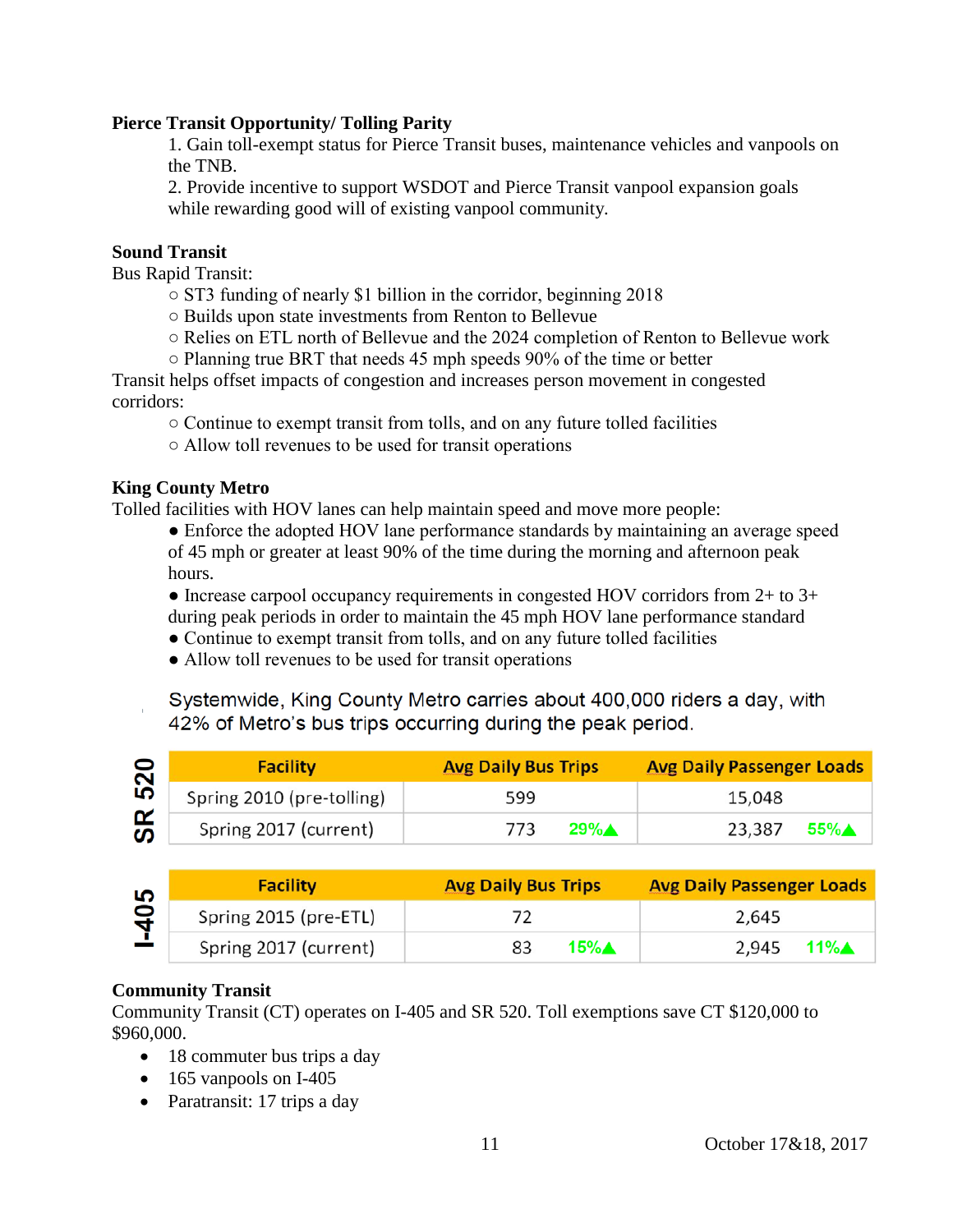Commissioner Jennings asked how repeal of I-405 tolls will impact transit. It will cost the agencies more. CT said that trips are 7.5% faster overall, and more consistently reliable.

**Action:** None **Follow-Up:** None at this time

#### **WTP PHASE 2 UPDATE**

Keri Woehler and Richard Warren briefed the Commission on WTP Phase 2, WSDOT's implementation plan for WTP 2035. The work includes action items to implement several of the strategies and recommendations from WTP 2035.

Ms. Griffith said that Phase 2 doesn't seem to synch with Phase 1. Many recommendations from Phase 1 not addressed here. She asked how can planning be more efficient and coherent?

WSDOT responded that it has picked off 11 top areas that it will begin to work on now. Others will be worked on in the future. There have been discussions between WSDOT and MPO/RTPOs about how to improve the planning process.

WTP Phase 2 - [Implementation](http://www.wstc.wa.gov/Meetings/AgendasMinutes/agendas/2017/October17/documents/2017_1017_BP9_WTPPhase2.pdf) [Action Items](http://www.wstc.wa.gov/Meetings/AgendasMinutes/agendas/2017/October17/documents/2017_1017_BP9_ActionItems.pdf)

**Action:** None **Follow-Up:** None at this time

#### **SECRETARY REPORT**

Keith Metcalf reported that Marshall Elizer will be joining as Assistant Secretary for Multi-Modal Planning.

WSDOt has distributed fully-subsidized ORCA Cards to WSDOT employees in Central Puget Sound. At the Centennial Accord meeting, tribes expressed appreciation for WSDOT opening 10 more fish barriers.

WSDOT held a design-build workshop last month in Wenatchee.

There is progress on an Elwha Bridge replacement. Removal of the Elwha dam undermined the footings. WSDOT is working closely with tribes.

**Action:** None **Follow-Up:** None at this time

#### **SR 507 NAMING**

Everett Gage, Councilman, City of Rainier, brought before the Commission a proposal from Rainier and supporting communities and organizations to name two miles of SR 507 through the City of Rainier to honor Sargeant Justin D. Norton.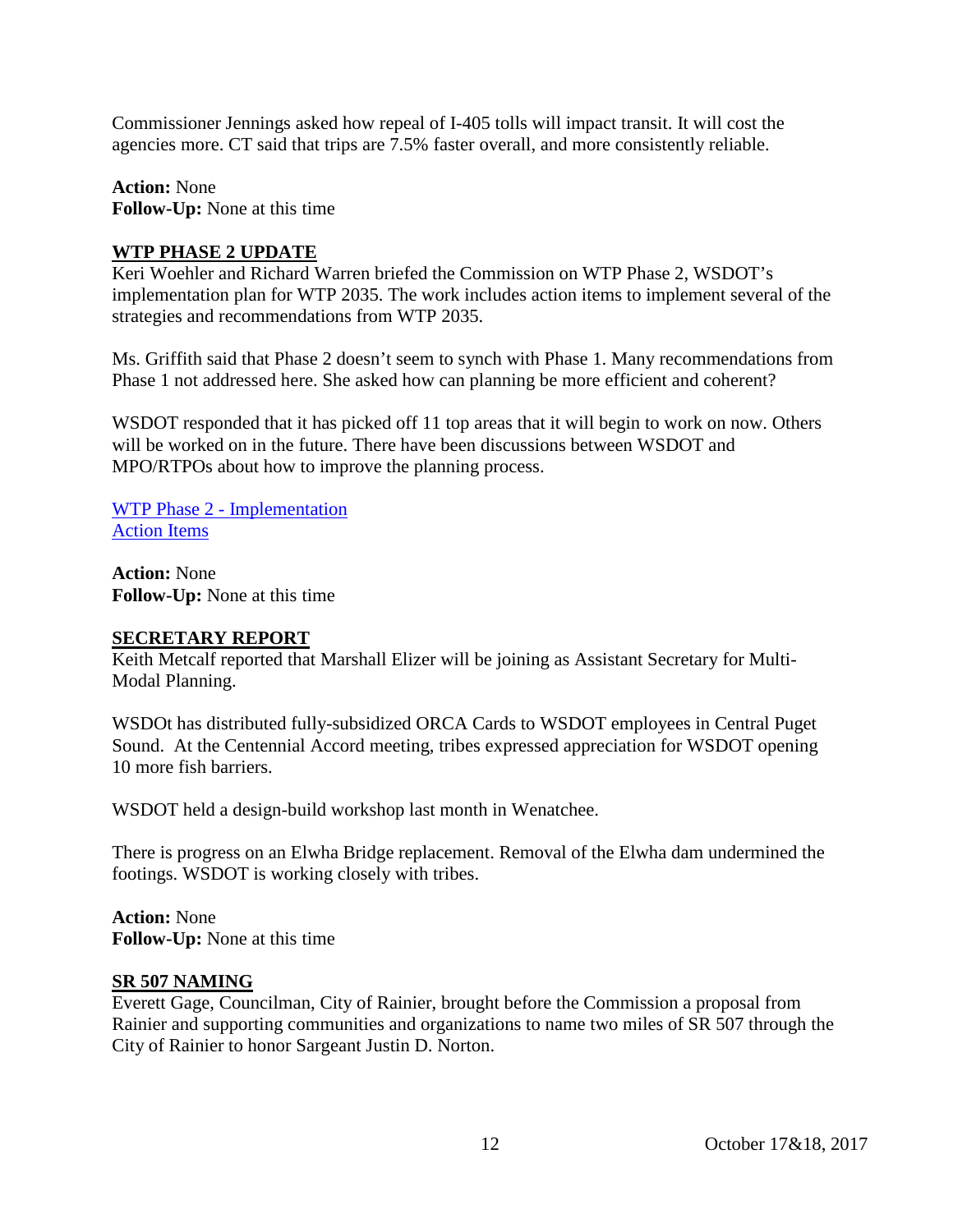*Action: Commissioner Jennings Moved adoption of Resolution 733. Commissioner Tortorelli seconded the motion and it was adopted unanimously.*

[Resolution 733](http://www.wstc.wa.gov/Meetings/AgendasMinutes/agendas/2017/October17/documents/2017_1017_BP10_ResolutionNo733.pdf)

**Action:** None **Follow-Up:** None at this time

#### **Commission Business**

Staff briefed the Commission on the two proposals received for the next WTP Update, submitted by BERK Consulting and SCJ Alliance. A screening committee including WSDOT, an MPO/RTPO representative, legislative staff and Commission staff recommend the Commission choose SCJ Alliance for the update.

*Action: Commissioner Serebrin moved the Commission contract with SCJ Alliance for the WTP Update. Commissioner Young seconded the motion. Commissioner Litt announced that he would abstain because he had been an employee at SCJ Alliance. The vote was 5 yes and 1 abstention.*

# **FY 2018 RATE SETTING SCHEDULE**

The Commission will be reviewing or initiating tolls and toll policies for several facilities during FY 2018. Staff provided an overview of the proposed schedule. Commissioner Serebrin asked whether a low-income toll rate could be considered.

**Action:** None **Follow-Up:** None at this time

# **WSDOT TOLLING UPDATE**

WSDOT Toll Division reported on FY 2017 traffic and revenue for each facility, and its legislative benchmarks.

**Action:** None **Follow-Up:** None at this time

# **TACOMA NARROWS BRIDGE WORKGROUP UPDATE**

The 2017 Legislature directed the Commission to lead a stakeholder work group assessing options for providing long-term toll payer relief for the Tacoma Narrows Bridge (TNB). Prioritized policy solutions are due to the transportation committees of the legislature by December 1, 2017.

Bruce Beckett, Chair of the Citizens' Advisory Committee (CAC) and co-chair of the TNB Workgroup told the Commission that no one can appreciate how much time Carl See has spent on updating JTC scenario models on TNB finances. The legislative members have been fully engaged in trying to find solutions, including a two-hour discussion at the second meeting.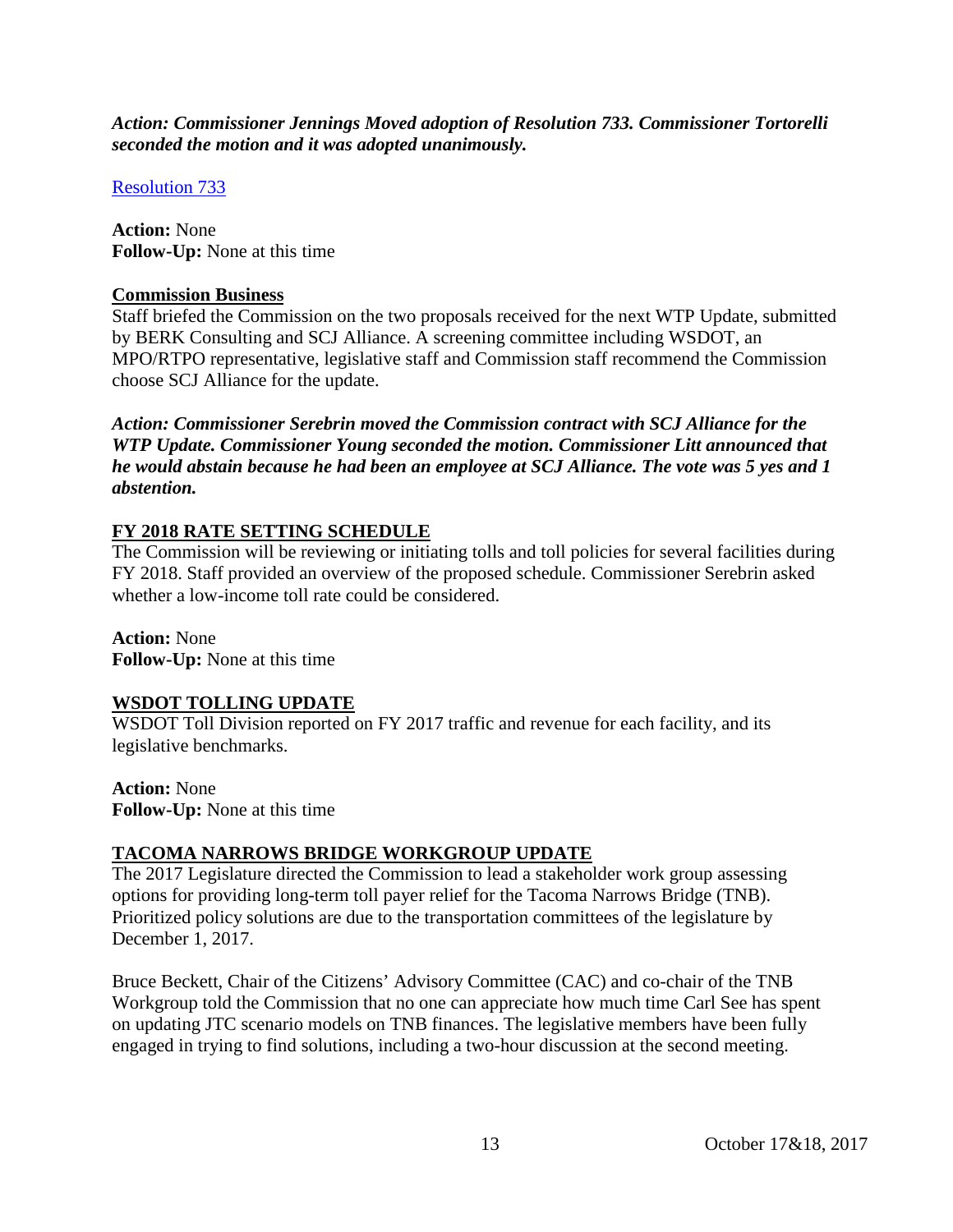The Workgroup's concern is not equity across projects, but equity of the debt structure. There also is frustration that revenue-generating ideas, such as credit card lanes, have not been implemented. Mr. Beckett has asked the CAC if it would like to review and comment on the work, but so far there has not been much response.

Commissioner Batra agreed that staff has put a lot of work into the TNB analysis. He also said that public comment has been taken throughout the discussion, rather than waiting until the end of the process.

**Action:** None **Follow-Up:** None at this time

#### **PUBLIC COMMENT**

There was no additional public comment.

#### **REFLECTIONS AND NEXT STEPS**

Technological change is happening so fast that it is hard to see how to keep up. How do you accommodate and plan for a system that you don't know what it will look like in ten years. As one presenter said, plan for the outcomes you want. Focus on what we want the system to do.

Key is to maintain the existing system. WSDOT has made great strides over the summer in improving highway conditions.

RUC provides options for future funding. Autonomous Vehicles will require different infrastructure, but there is a huge maintenance backlog.

A lot of industries are dealing with  $20<sup>th</sup>$  Century infrastructure. Disruptive technology is moving so fast, we need to change our planning process and our leaders need to improve the process to deliver  $21<sup>st</sup>$  Century expectations. Is the planning process too cumbersome?

Public fear and mistrust will be a major challenge to overcome. That is something for WSTC and WSDOT to discuss further.

**Action:** None **Follow-Up:** None at this time